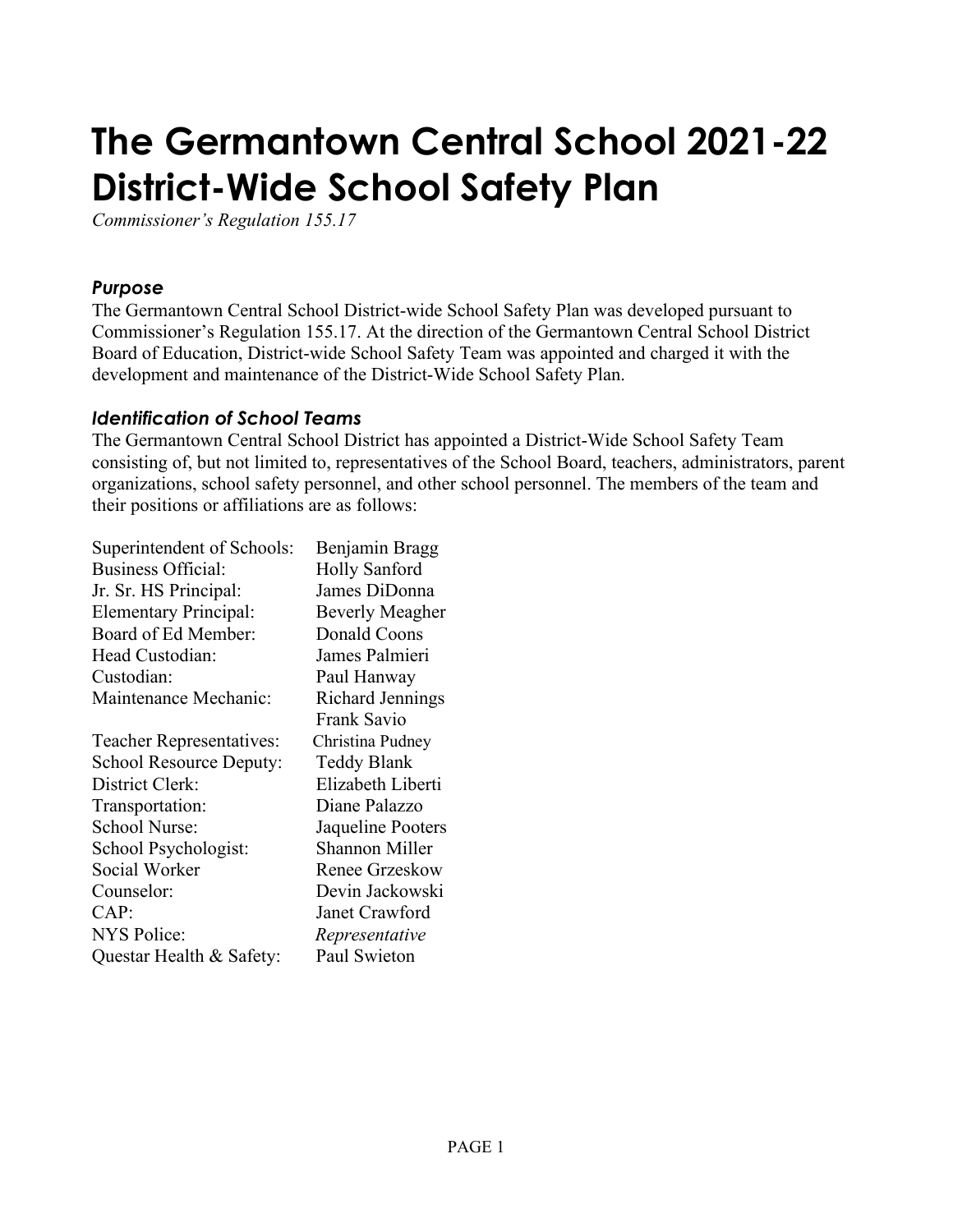The District has established an Emergency Response Team (ERT) with the following roles:

# *School Incident Command Staff:*

Incident Command-sets objectives, strategies and overall responsibility for safe response, has ability to stay calm and make decisions (administrators, Superintendent). Has Incident Command Training.

Public information Officer-communicates with media & parents as the only designated spokesperson (Superintendent). Has media training.

Safety Officer- -establish safe zones, monitors for protective equipment and safe/unsafe conditions. Can suspend work activities if unsafe. Has advanced training in HAZMAT, emergency response and worker safety. (Questar III)

Liaison-Is the go-between IC and other response facilities, briefs school administration.

# *Operations*

- Facilities Team-Conduct sweeps and assess damage, survey and controls utility systems, investigate, report & deal with fires, secures damaged areas (Facilities staff)
- Evacuation/Shelter Team-gather reports on missing persons & report to command post, organize staff & students for safe relocation, manage student supervision, coordinate evacuation site, manage personal needs-food, sanitation, (Superintendent, Principals, Teachers)
- Search & Rescue Team-check with accountability captain for missing persons, search for injured/missing persons, coordinate transportation for first aid needs, report injuries to command post, coordinates with first aid (Admin./Facilities)
- First Aid Team-Procures and organizes first aid area and supplies, maintains first aid station, provides first aid care, coordinates with EMS, reports status to command post, keeps records of where injured are taken and by whom, ensures injured who are transported for further medical care are tagged with name, address, medical & contact information, prepare for medication administration and special needs populations (Nurse, Athletic Director)
- Reunification team-accounts for all students at all times, manages release of students, maintains copies of student emergency cards, sign-out sheets, validates identification and documents release of student by name and time, ensures staff remains with students until all are released and accounted for, reports status to command post (Attendance Officer & Office Staff)
- Crisis Response- assist students, staff and families and with needs, counseling for both responders & staff/students (Guidance, Social Worker , Psychologist)

# **Planning/Finance**

Planning/Finance Team – tracks resources, documents events, controls maps, handles demobilization (Administrative)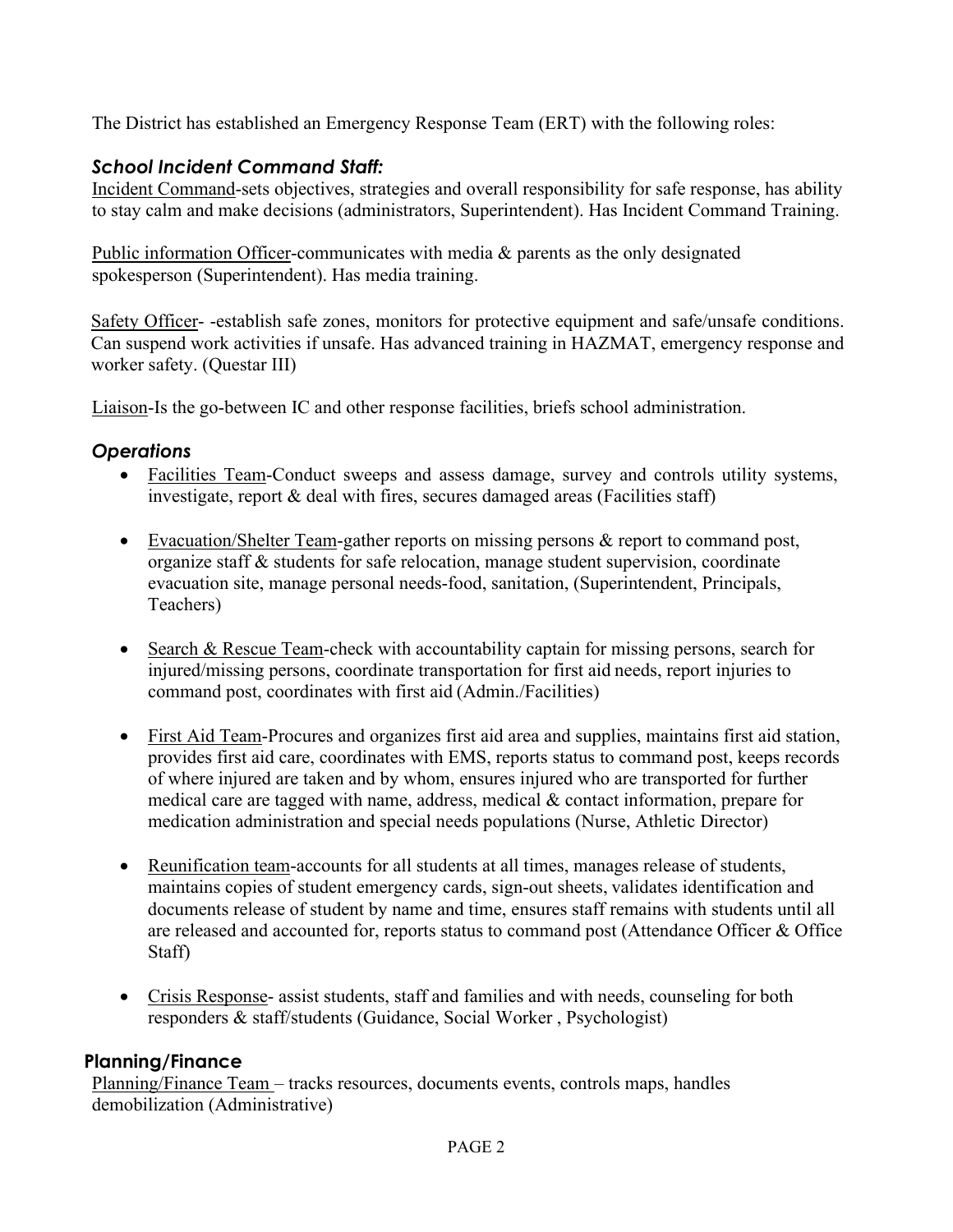## *Logistics*

Logistics Team –Provides resources and services necessary for incident, coordinates communication equipment, handles transportation, coordinates food, water & sanitation, response personnel, medical services for responders, manages traffic, set up cones, maintains flow, direct emergency assistance to correct locations, directs parents to reunification area, directs media to media outpost, arranges appropriate transportation vehicles-busses, other (Transportation/Food Services)

Questar III School Emergency Response Team –school district liaison with outside agencies responding to emergencies. Keeps Incident Commander informed of situation status.

Each team shall be led by a team leader.

#### *Concept of Operations*

This District-wide School Safety Plan provides an overview on how the school district will operate in the event of emergency situations. The School Safety plans will be further descriptive of how to carry out the overall plan.

The District Wide School Safety Plan will be reviewed by the District Wide School Safety Team and assessed based on local environment, emergency potential, incident trends, VADIR reports and best practices developed both internally and externally with other schools, BOCES Health & Safety  $\&$ ERT Team, local emergency responders and community resources.

In the event of an emergency or violent incident, the initial response to all emergencies at school will be by the Emergency Response Team (ERT). The communication designee will notify the district Superintendent by the best means available at that time.

Upon the activation of the Emergency Response Team, the Superintendent of Schools or his/her designee will be notified and, where appropriate, local emergency officials will also be notified as per the plan.

We will use county and state resources to supplement the districts efforts through existing protocols by additional support, resources and coordination of the emergency by the following:

- State and local law enforcement provide building reviews and staff training.
- Local law enforcement and emergency services participate in planning & training exercises and develop strategies for managing building-level emergencies, e.g. a protocol has been developed for using emergency services vehicles to block roadways approaching district building for accident/incident scene management.
- A protocol exists for the school district to use other buildings for sheltering during times of emergency.
- During post incident responses, county health resources will be accessed.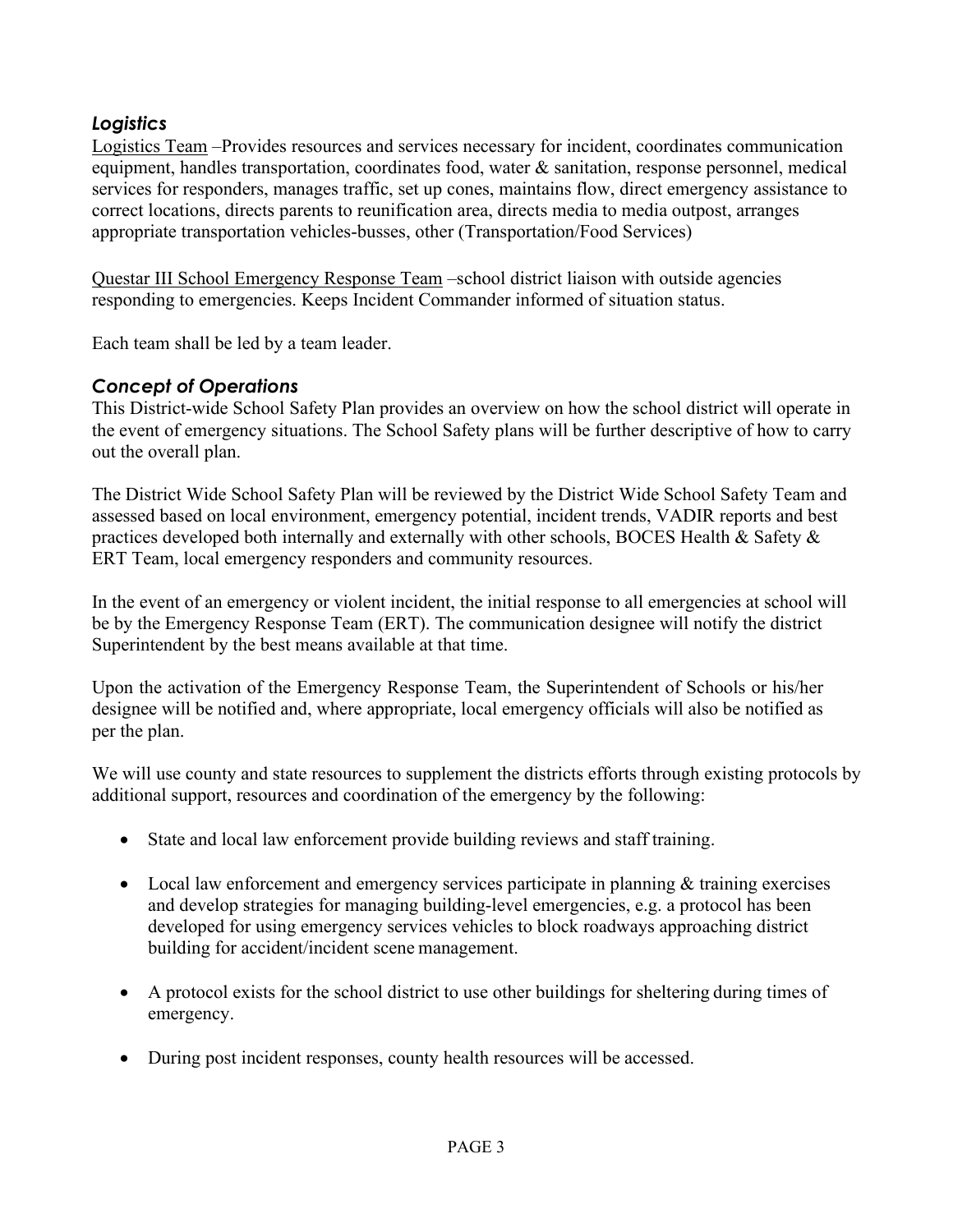#### *Plan Review and Public Comment*

Pursuant to Commissioner's Regulation, Section 155.17 (e) (3), this plan will be made available for public comment at least 30 days prior to its adoption. The district-wide plan may be adopted by the School Board only after at least one public hearing that provides for the participation of school personnel, parents, students and any other interested parties. The plan must be formally adopted by the Board of Education.

Full copies of the District-wide School Safety Plan and any amendments will be submitted to the New York State Education Department within 30 days of adoption.

This plan will be reviewed periodically during the year and will be maintained by the District-Wide School Safety Team. The required annual review and re-adoption will be completed on or before July 1 of each year by the Board of Education. A copy of the plan will be available at the District Office.

# **RISK REDUCTION/PREVENTION AND INTERVENTION**

#### *Prevention/Intervention Strategies*

The programs and activities the district utilizes for improving communication among students and between students and staff, and reporting of potentially violent incidents, may include:

- Non-violent conflict resolution training programs
- Peer mediation programs
- Multicultural education programs
- Extended day and other school safety programs
- Creating a forum or designating a mentor for students concerned with bullying or violence
- Establishing anonymous reporting mechanisms for school violence
- Individual counseling with guidance office
- Training programs to include: Anger management, bullying, sexual harassment, date-rape, diversity
- National Coalition Building Institute (NCBI) training for staff & students
- Adoption of in-school suspension program that incorporates behavior modification skill training & counseling services to help address the underlying causes of student defiance and misbehavior
- Comprehensive Codes-of-Conduct for students, employees and visitors to school premises that describes appropriate behavior, reporting mechanisms and consequences for noncompliance

The district utilizes the following strategies to create a positive, safe learning environment for students:

- community involvement in the school
- mentoring programs
- adjusting scheduling to minimize potential for conflicts or altercations
- single point of entry into building
- small class sizes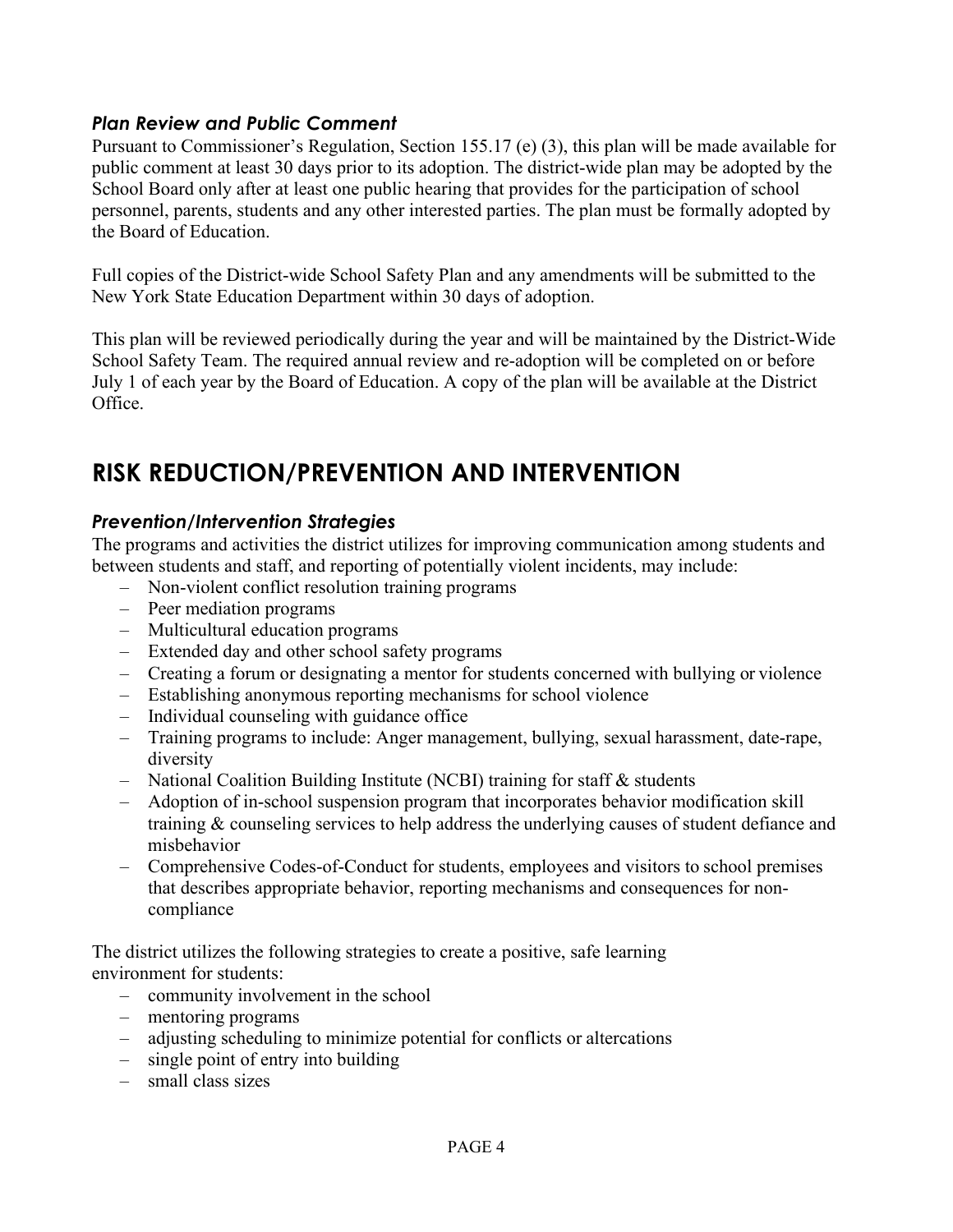#### *Training, Drills, and Exercises*

All administrators are required to participate in:

- School Violence Prevention
- ICS for Schools

ERT members shall be trained in the above, plus:

- Emergency Response
- Table top exercises
- Other training as required to fulfill effective response

Annual multi-hazard school safety training  $\&$  drills for staff and students includes the following:

- An annual review of the Building Level Emergency Plan for each building occupants
- Early go-home drill to test evacuation & sheltering procedures
- Evacuation drills (8 per year) and Lockdown drills (4 per year) to total 12 drills, 8 must take place before December 31st
- Bus drills (3 per year)
- Assemblies & classroom activities on safety topics
- Detection of potentially violent behaviors
- Training of staff regarding students with disabilities:
	- o Lifting and carrying wheelchair students and staff when fire or other rescue personnel are not readily available
	- o Planning for the notification of deaf students
	- o Checking lavatories and special education areas
	- o Inclusion of persons with disabilities in all emergency drills
	- o medical needs requiring specific procedures

After each drill or exercise, the health and safety team will review the actions to test the components of our own emergency response plan, with local and county emergency response and preparedness officials and BOCES Health and Safety as appropriate and provide a summary of response to the Superintendent.

The hiring and screening process includes the following:

- Interview
- Screening of potential new employees which includes:
	- o Providing a resume and three references
	- o Submitting to a criminal history background check that includes fingerprinting (for all new employees hired after July 1, 2001)

The required training of hall monitors and other school safety personnel acting in a school security capacity includes:

- de-escalation of potentially violent situations
- **positive communication techniques**
- characteristics of the school population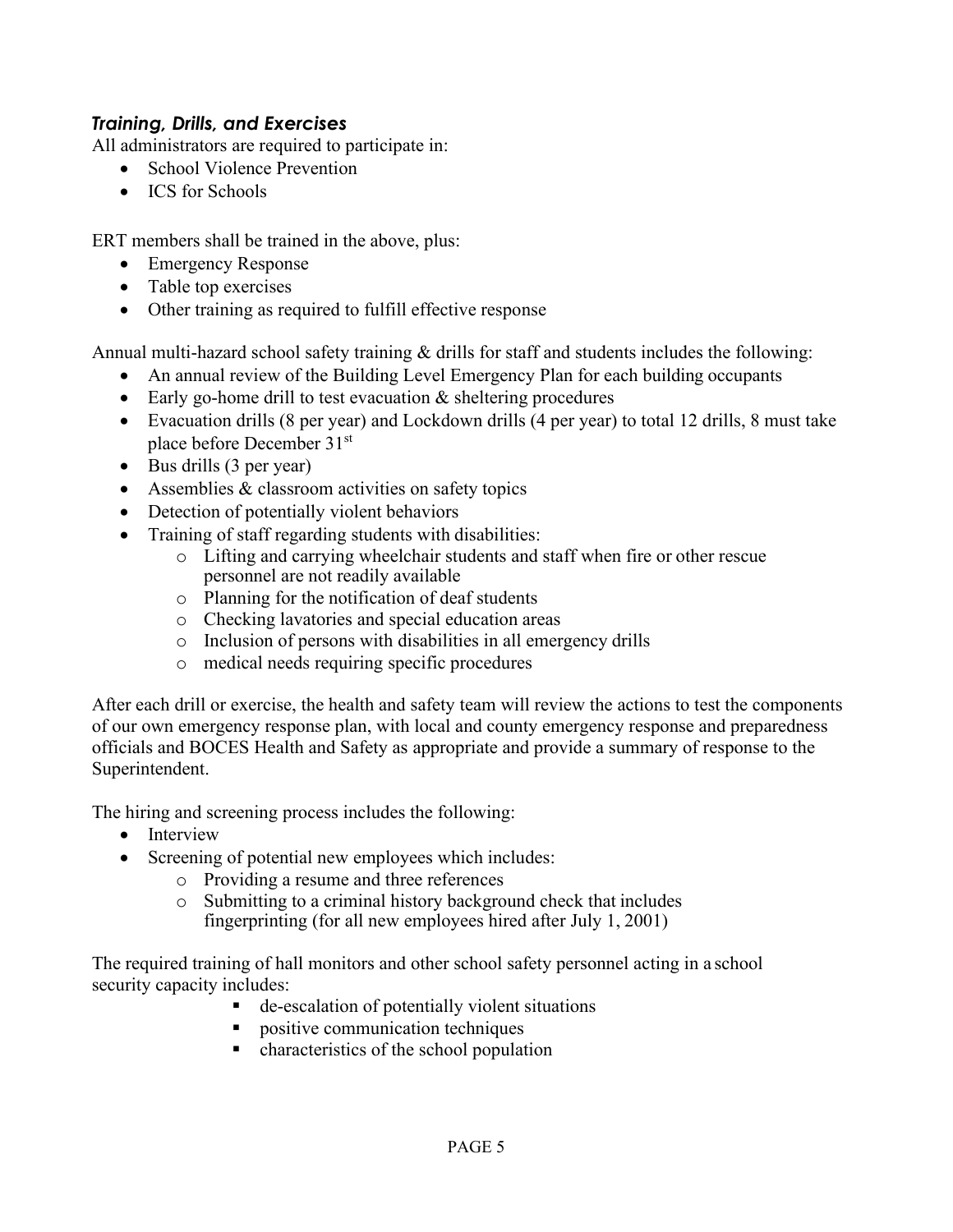## *Implementation of School Security/Staffing*

Our policies and procedures related to school building security include the following:

- Locked outside doors
- Secured entranceways
- All doors shall be locked when rooms are unattended by adults
- All chemical storage/use rooms shall be locked when unattended
- Hall monitoring by instructional staff during the passing of classes
- Adult supervision in hallways/locker/bus loading and all areas students are present
- Monitor hallways, entranceways, exits and outside grounds during school hours for unusual occurrences or unauthorized visitors
- Instructional staff monitor halls during passing of classes
- Participate in both building and district safety teams
- Participate in school investigation
- Visitor badge/sign in procedure
- Staff photo Id's
- Video surveillance in certain locations
- Security audits by security and safety professionals
- Random searches as necessary by administration
- Policies on locker use
- Student, staff & visitor code of conduct
- Classroom management
- Greeting students  $&$  visitors at the door at the beginning  $&$  end of day
- A sign at the main entrance will direct all visitors to "Report to the Office".
- All visitors are required to sign in, and if they need access to other areas of the building, they will be issued a "Visitor" ID tag or escorted by an employee
- Radio communication devices will be utilized for inside to outside communication during Physical Education classes, recess and other outside activities

# *Vital Educational Agency Information*

The communications teams shall maintain information in the school district, including: school population, number of staff, transportation needs, and the business and home telephone numbers of key officials by an annual review and update at the beginning of each school calendar year or as key people change roles. (See appendix 1)

# *Early Detection of Potentially Violent Behaviors*

Using newsletters, parent meetings, and our website, we disseminate informative materials regarding the early detection of potentially violent behaviors, which include the identification of family, community and environmental factors to teachers, administrators, parents and other persons in parental relation to students of the school district or board, students and other persons deemed appropriate to receive such information.

To prepare for violent incidents and increase student safety, staff are trained annually during conference days in identifying early warning signs in students, early intervention/prevention strategies, or development of violence prevention instruction for all staff based on recommendations from the health and safety team on relevant topics and an assessment of current needs of the district.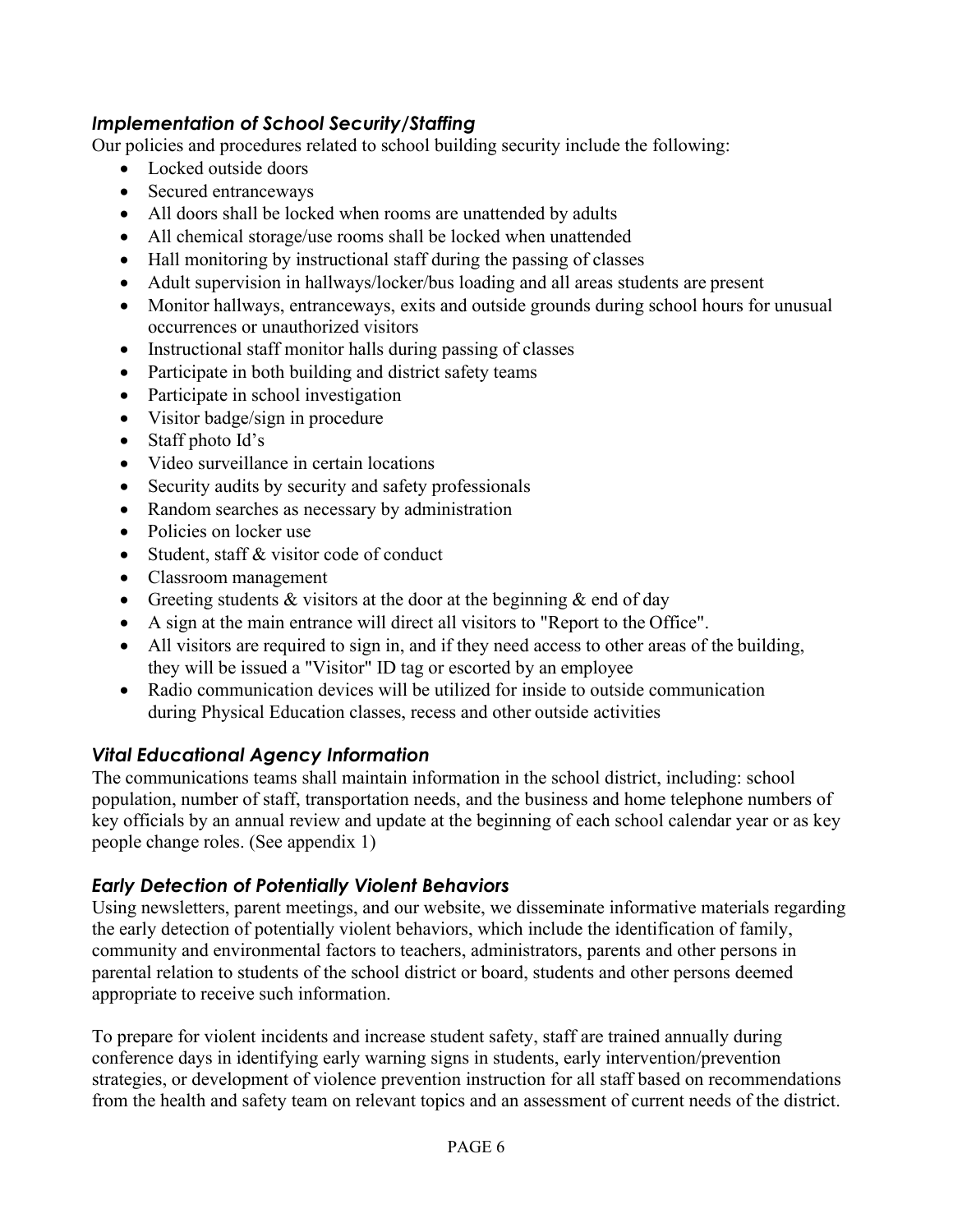#### *Hazard Identification*

Sites of potential emergency for fire, natural disaster, violence include the following:

- all school buildings
- playground areas
- properties adjacent to school
- transportation routes
- on and off-site athletic fields
- buses
- off-site field trips

# **RESPONSE**

# *Notification and Activation (Internal and External Communications)*

Any staff member is authorized to contact appropriate law enforcement officials from the designated list in the event of a violent incident.

Emergency Response: New York State Police, Germantown Fire Department and the Columbia County Sherriff are also responding agencies.

We will inform the entire school district of a disaster or an act of violence by means of:

- Telephone
- Fax/Email
- Emergency Responders

In the event of an emergency, or impending emergency, the communications team will notify Principals and Facilities Team of the impending emergency and to take the appropriate action.

Parents, guardians or persons in parental relation to the students will be contacted in the event of a violent incident or an early dismissal by the communications team by:

- School Messenger
- Telephone
- Website
- Facebook
- Email
- Local Media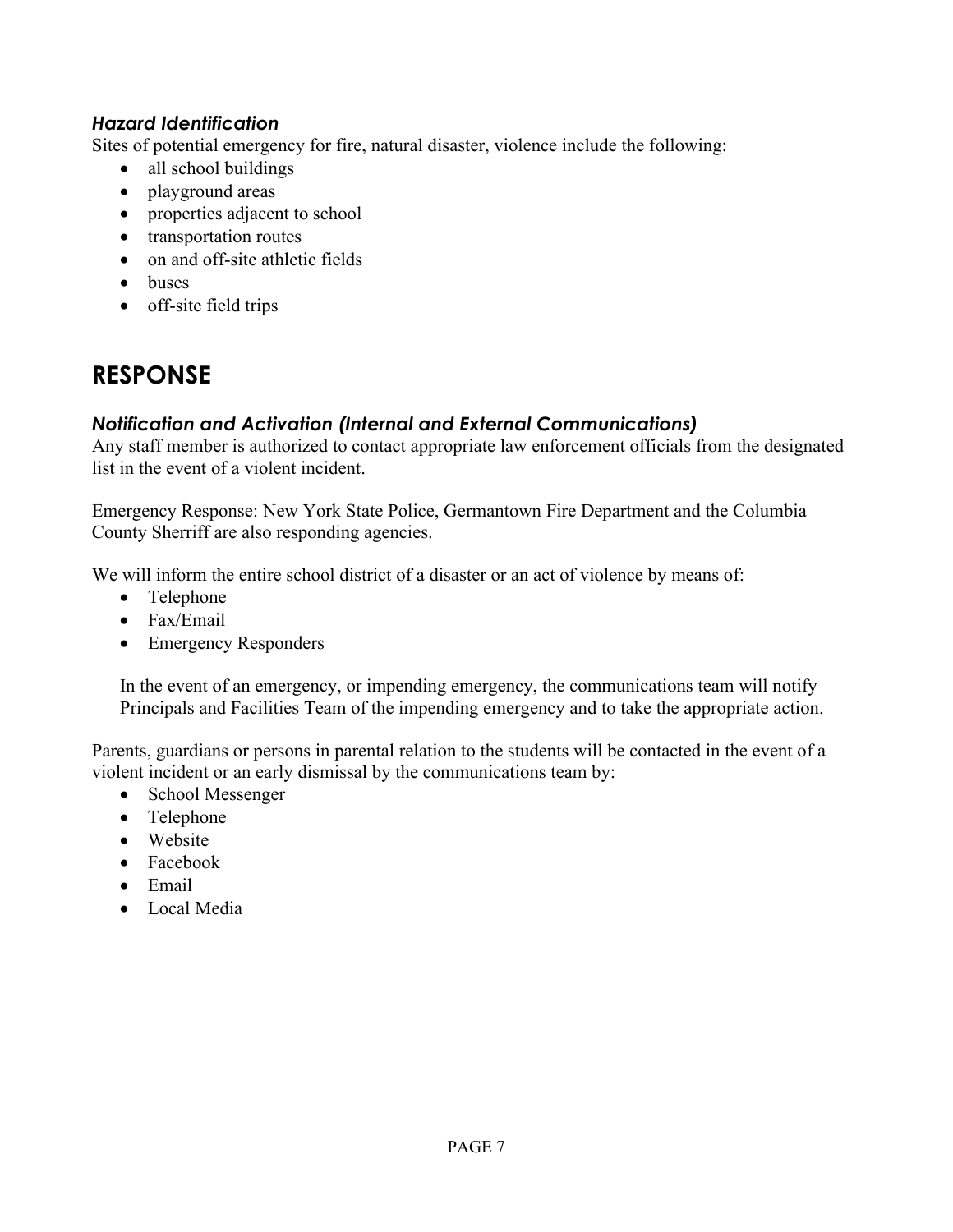# **SITUATIONAL RESPONSES**

#### *Multi-Hazard Response*

The district has multi-hazard response plans to take action in an emergency that may include the following hazards:

#### Criminal:

| Threats of Violence<br>$\bullet$                                     | Intruder                         |
|----------------------------------------------------------------------|----------------------------------|
| Suspected weapon                                                     | Suicide                          |
| Hostage/Kidnapping                                                   | Civil Disturbance                |
| Natural Hazards:                                                     |                                  |
| Earthquake<br>$\bullet$                                              | Flood                            |
| Hurricane/Tropical Storm<br>$\bullet$                                | Electrical Storm/Tornado         |
| Explosive/Bomb Threat/Fire<br>$\bullet$                              | Natural/Weather Related          |
| Winter Storm                                                         |                                  |
| Technological Hazards                                                |                                  |
| Hazardous Material Release                                           | Radiological                     |
| Biological                                                           | Air Pollution                    |
| Explosion/Fire                                                       |                                  |
| Fire                                                                 | <b>Gas Leak</b>                  |
| <b>Systems Failure</b>                                               |                                  |
| <b>Building Structure Failure</b><br>$\bullet$                       | <b>Electrical System Failure</b> |
| <b>Heating System Failure</b><br>$\bullet$                           | <b>Transportation Fleet Loss</b> |
| Sewage System Failure<br>$\bullet$                                   | Water system failure             |
| Medical Emergencies                                                  |                                  |
| School Bus Accident<br>$\bullet$                                     | <b>Mass Causality</b>            |
| <b>Transportation Disaster</b>                                       | Epidemic/Pandemic                |
| Others as determined by the District-wide School Safety Team         |                                  |
| Due to security reasons, specifics are listed only in building plan. |                                  |

# *Responses to Acts of Violence: Implied or Direct Threats*

Our district's policies and procedures for responding to implied or direct threats of violence by students, teachers, other school personnel and visitors to the school include the following:

- Assume all threats are serious
- Immediately report threat to school administrator or designee
- Use of staff trained in de-escalation or other strategies to diffuse the situation
- Trained staff/administrator to conduct an assessment interview of the subject making threat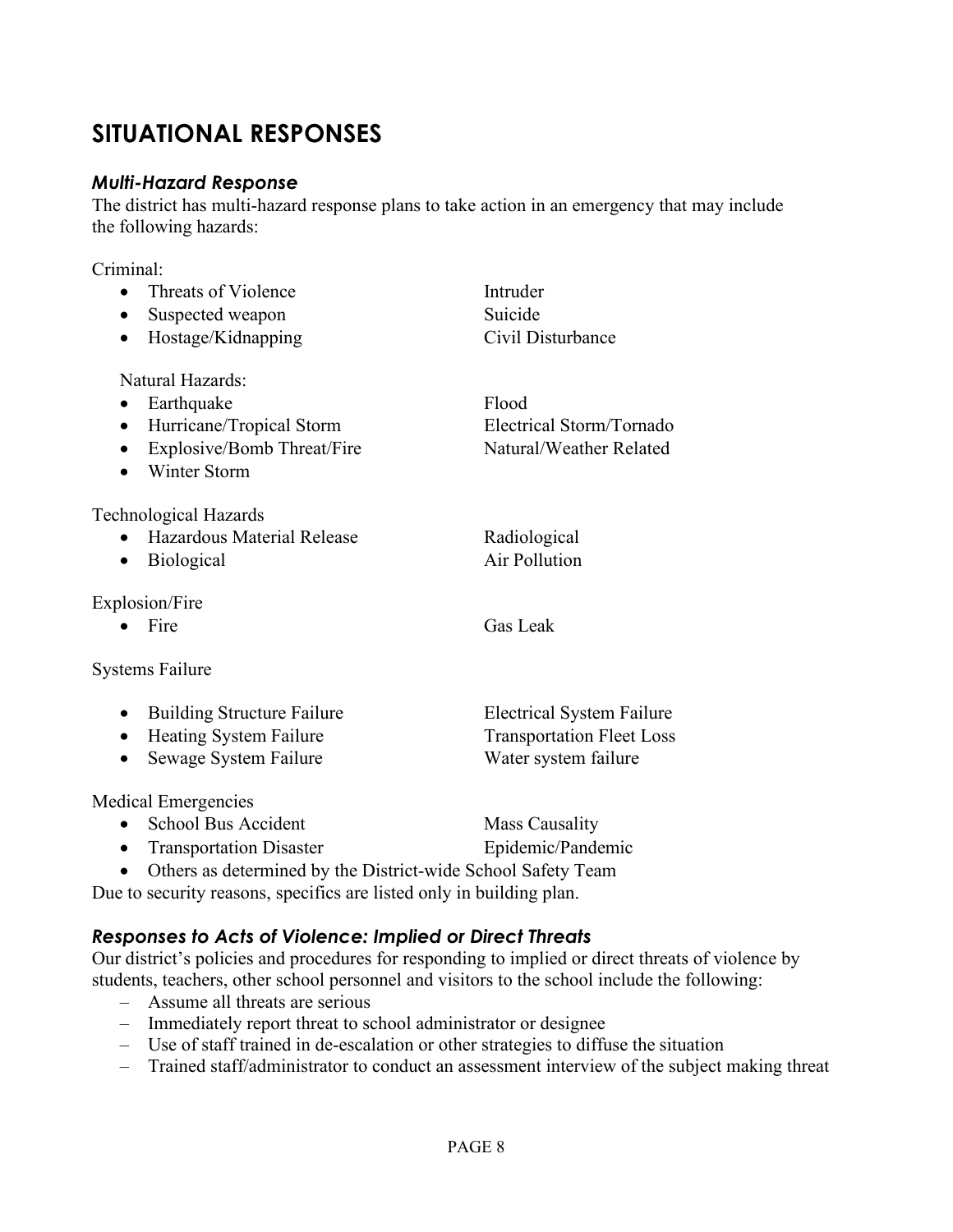- Determine level of threat with Superintendent/Designee
- Contact appropriate law enforcement agency, if necessary, as well as parent/guardian
- Monitor situation, adjust response as appropriate, and include the possible use of the Emergency Response Team
- Appropriate collection of information and documentation for VADIR reports
- Maintain confidentiality of person reporting threat to the greatest extent possible

The training and professional development that is available to assist personnel with the above responses including, but not limited to:

- training in de-escalation or identification of early warning signs of potentially violent behavior
- threat analysis and is included in annual updates during conference days.

#### *Acts of Violence*

Our district's policies and procedures for responding to acts of violence by students, teachers, other school personnel and visitors to the school, including the following:

- Determine level of threat with Superintendent/Designee
- If the situation warrants, isolate the immediate area and evacuate if appropriate
- Inform Building Principal/Superintendent
- If necessary, initiate lockdown procedure, and contact appropriate law enforcement agency
- Monitor situation; adjust response as appropriate; if necessary, initiate early dismissal, sheltering or evacuation procedures
- Discipline, legal action

#### *Response Protocols*

Appropriate responses to emergencies, including protocols for responding to bomb threats, hostage takings, intrusions and kidnappings have been identified. The following protocols are provided as examples:

- Activation of ERT
- Assemble Incident Command Team
- Plans to safeguard students and staff
- Procedures to provide transportation, if necessary
- Procedures to notify parents
- Procedures to notify media
- Procedures to unify parents with students
- Debriefing procedures

# *Arrangements for Obtaining Emergency Assistance from Local Government*

The arrangements for obtaining assistance during emergencies from emergency services organizations and local government agencies include the following:

- Incident Command Team in an emergency contacts dispatch point or 911 center for fire or EMS response
- ERT is activated
- Communications team contacts highest-ranking local government official through 911 for notification and/or assistance.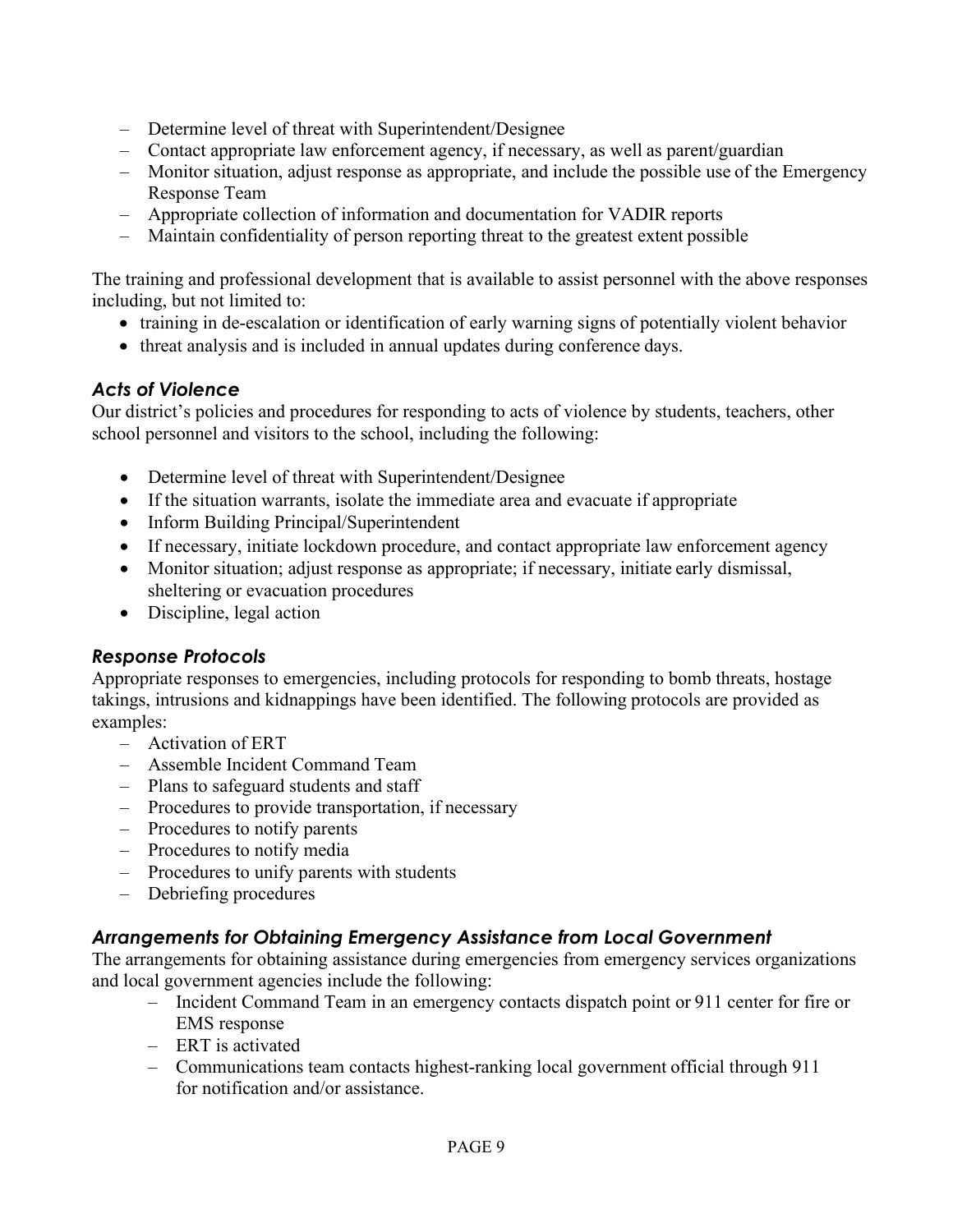# *Procedures for Obtaining Advice and Assistance from Local Government Officials*

In order to obtain advice and assistance from local government officials including the county or city officials responsible for implementation of Article 2-B of the Executive Law we shall do the following:

- Communications team in an emergency will contact emergency management coordinator and/or the highest-ranking local government official for obtaining advice and assistance by notifying 911 or the Emergency Coordinator directly.
- The district has identified resources for an emergency from the following agencies:
	- o NY State Police
	- o County Mental Health Department
	- o Red Cross

#### *District Resources Available for Use in an Emergency*

During an emergency, the following district resources are available (need to list):

- Facilities for sheltering
- buses for transportation
- trucks for transporting materials
- machinery for moving items, supplying electricity, lighting
- emergency response equipment, lights, first aid supplies, barriers, emergency response kits, temporary shelter
- personnel with advanced training in emergency services, crisis management
- Food for temporary sheltering (3 day supply)
- Personal needs (blankets, medicine, toilet facilities)
- Walkie-talkies, cell phones, fax machines, computers

## *Procedures to Coordinate the Use of School District Resources and Manpower during Emergencies*

The Emergency Response Team is authorized to make decisions regarding the staff members assigned to provide assistance during emergencies. He/she shall also coordinate the use of school district resources and manpower during emergencies. Due to security reasons, specifics are listed only in each building plan.

#### *Protective Action Options*

The following actions shall be taken in response to an emergency where appropriate, and initiate contact with local media and the parent notification system.

• *Early dismissal*-for situations that warrant sending students home safely prior to the end of regular school day. Arrange for transportation, contact local media and parent notification system. Establish information center so that parents may make inquiries to the situation. Retain appropriate district personnel until all students have been returned home.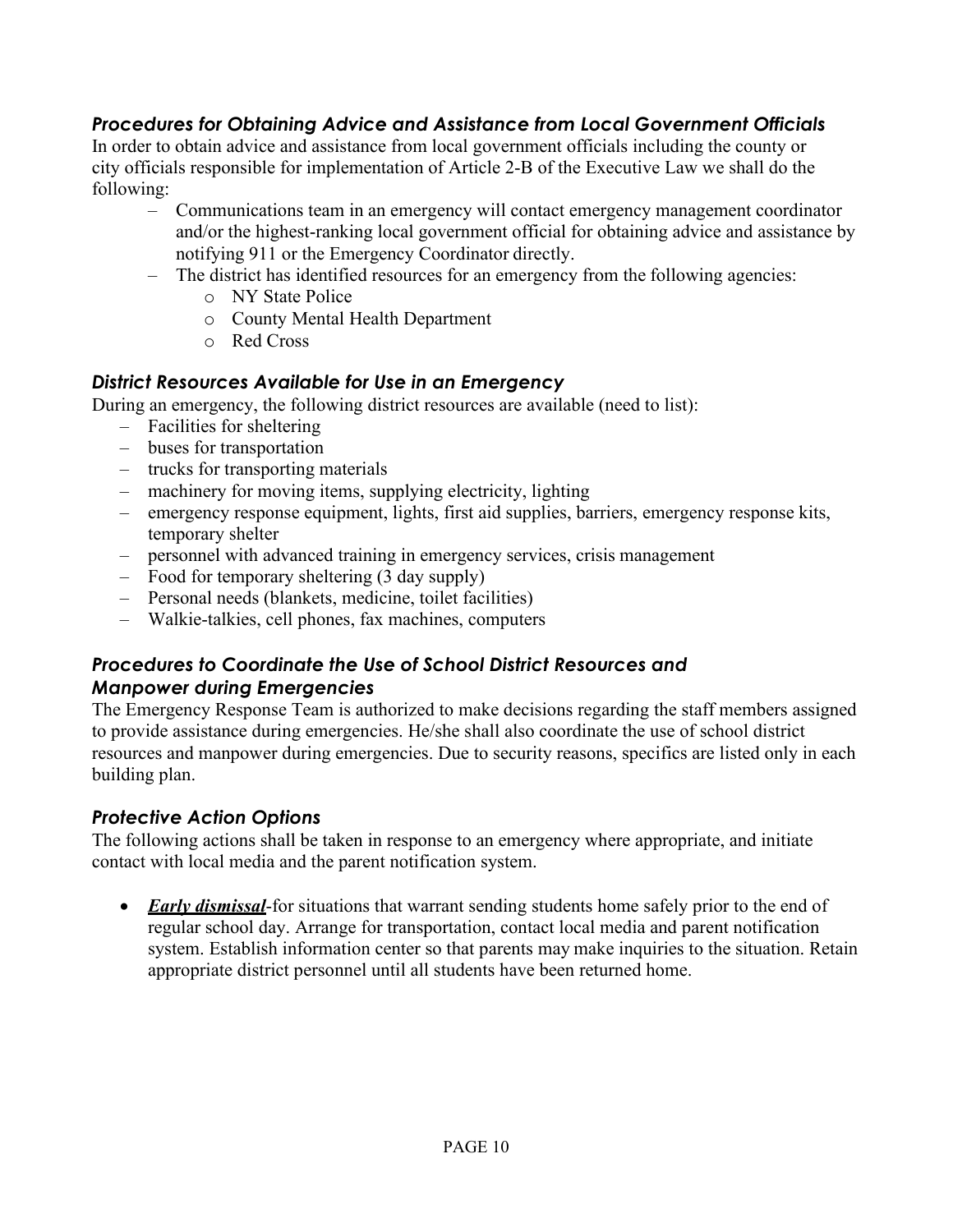- *Evacuation* (before, during and after school hours, including security during evacuation and evacuation routes)
	- Determine the level of threat IC *team.*
	- Contact Logistics/Transportation Supervisor to arrange transportation *Designee.*
	- Clear all evacuation routes and sites prior to evacuation.
	- Evacuate all staff and students to pre-arranged evacuation sites.
	- Account for all student and staff population. Report any missing staff or students to Building Principal.
	- Incident report form

#### • *Sheltering/Lock Out (internal & external)*

- Determine the level of threat IC team*.*
- Determine location of sheltering depending on nature of incident.
- Account for all students and staff. Report any missing staff or students to designee.
- Determine other occupants in the building.
- Make appropriate arrangements for human needs.
- Take appropriate safety precautions.
- Establish a public information officer to provide information and current status of the situation to parents, spouses and other inquiring parties.
- Retain appropriate district personnel until all students have been returned home.

#### • *School cancellation*

When situations warrant the safety of the students to remain at home.

#### • *Lock Down*

During situations of hostile criminal act or where students/staff must be safely secured, provisions shall be in place to secure the building and occupants

#### • *Security of a Crime Scene*

Procedures are in place to protect any area from disturbance where a potential crime has been committed.

- *Weather Related*-The transportation supervisor shall investigate road conditions and shall contact the dispatcher town, county and state highway departments and the New York State Police for reports on road conditions and report conditions and recommendations to the Superintendent.
	- The Superintendent shall make the decision to close
	- The Superintendent or his/her designee shall contact the Transportation Supervisor and the Building Administrators to advise them of that decision and the time for dismissal
	- The Superintendent shall contact the Radio and television stations on the emergency list as soon as it is possible so that the announcements of school closings will be announced
	- The Superintendent shall initiate the System for Parent Notification- (School Messenger Emergency Notification or other)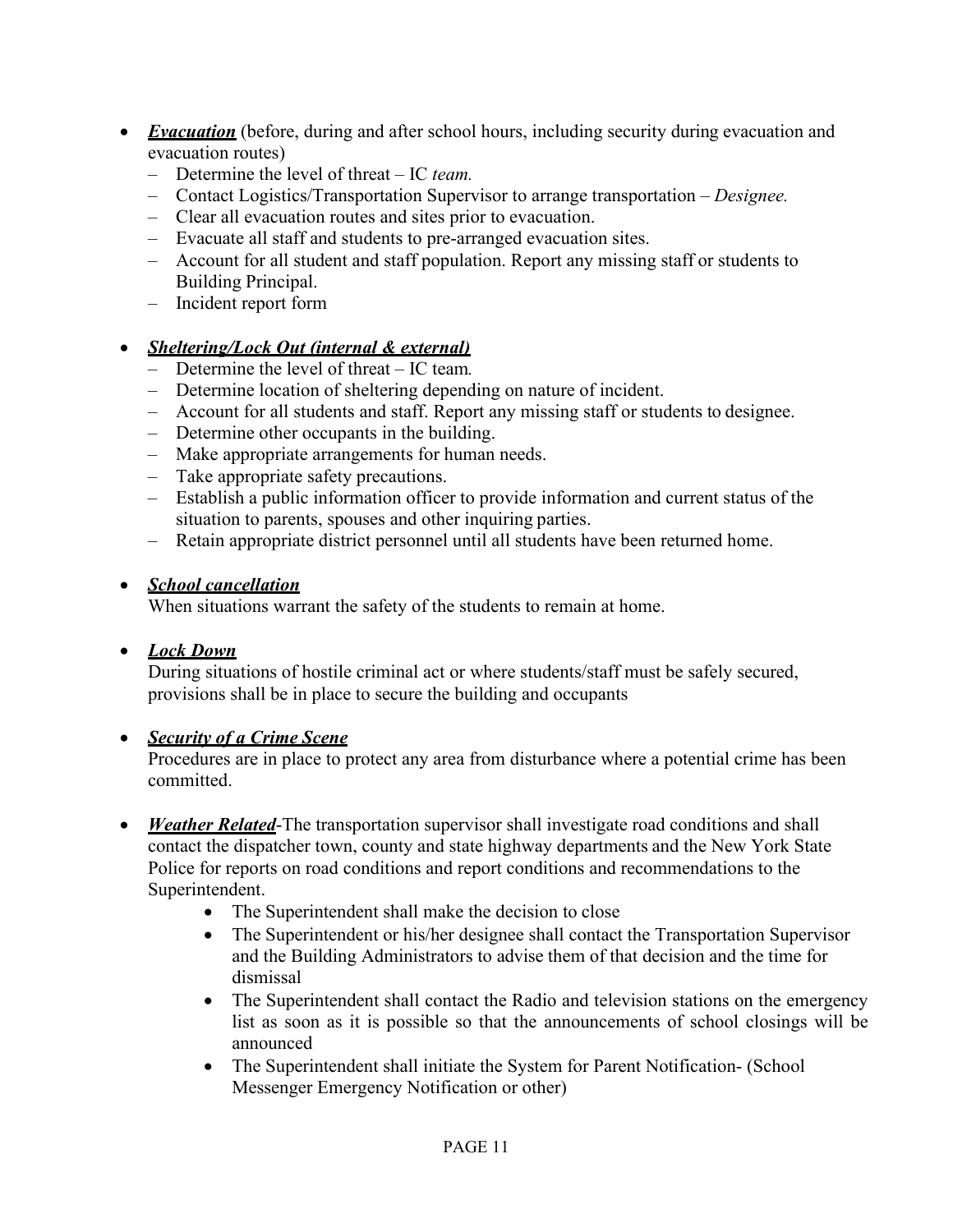- *Cancellation/Postponement of Activities* If the school remains closed or closes early because of hazardous road/weather conditions, there shall be NO activities sponsored by the school in any of the school facilities.
- *Questar III (BOCES), Private & Parochial Transportation* If the district closed because of hazardous conditions of roads, students who live in the district will not be transported to Questar III or private/parochial school. If schools other than Germantown close because of hazardous road conditions in that district, students living in the district will not be transported to Questar III classes or to private/parochial schools in that district.

#### *Local Media:*

School Closings Network: see Building Plans for specific contact info.

# **RECOVERY**

#### *Post Incident Response*

For initiating and establishing crisis intervention to affected employees/students and Critical Incident Stress De-Briefing to response personnel.

After an incident, the school teams shall meet and review the following:

- Document findings
- Tabulates costs
- Assesses any changes needed to the plan, added training or resources
- Reevaluate the current violence prevention and school safety activities and to determine if there are any further items needed
- Ensure appropriate de-briefing and counseling services have been put in place
- Determine if any additional resources are still needed post-incident
- Restock any supplies needed
- Meet with staff, students, families, public meeting and or other methods to communicate with affected persons-students, staff, families, other affected schools
- Coordinate substitutes as needed
- Prepare staff to handle phone calls –content and volume
- Update Board
- Provide for communal support, grief and/or memorial services
- Protocols for tributes and memorials
- Address cultural competence
- Develop lessons learned

#### *District Support for Buildings & Mental Health Services*

Our district resources will support the Emergency Response Teams and the Post-Incident Response Teams by:

- Providing time  $\&$  place for regular meetings
- Financial resources for supplies
- Training to fulfill duty needs
- Authority to lead in emergency situations